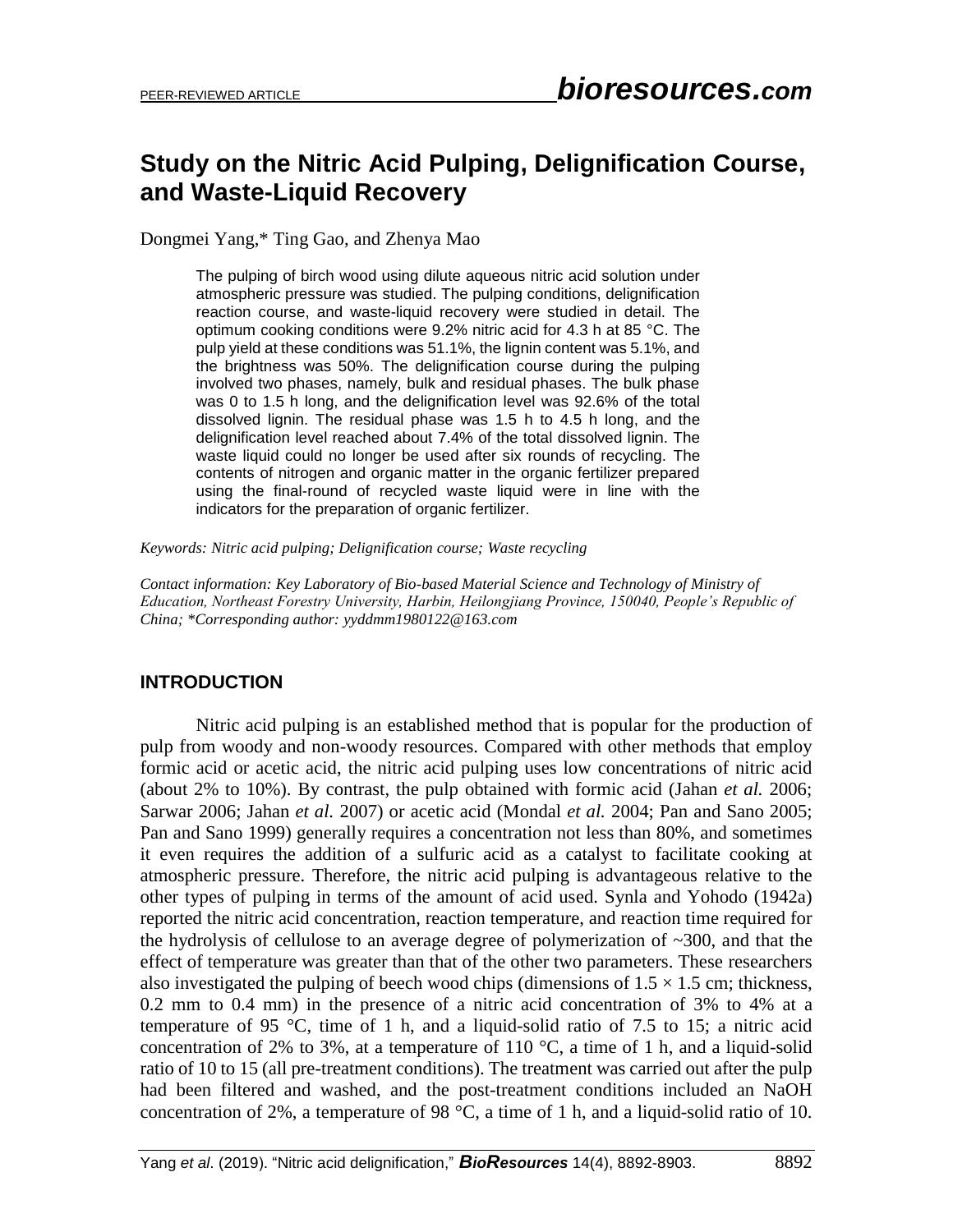Under conditions of low temperature (at 95 °C), the pulp yield was 35% to 41%, the lignin content was zero to 1%, the pentosan content was 8% to 12%, and the average degree of cellulose polymerization was 900 to 1200. Under conditions of high temperature (about 110 °C), the pulp yield was 33% to 37%, the lignin content was zero to 0.06%, the pentosan content was 2% to 6%, and the average degree of cellulose polymerization was 880 to 950 (Synla and Yohodo 1942b). Benson and Walton (1940) studied the pulping of *Pseudotsuga taxifolia* chips under atmospheric pressure with dilute nitric acid and reported that the optimal pulp yield, which was with 6 h of treatment, was low compared with those from hemlock and spruce; however, the quality of the pulp was very good.

Nitric acid pulping is commonly used for non-wood materials. For instance, reed stalk chips were digested in nitric acid and extracted with ammonium hydroxide. Compared with kraft and mono-sulfite pulping, the nitric acid pulping can remove all white membranous materials lining the inner walls of the reed stalk. Nitric acid pulping at the same permanganate number as kraft pulping showed a higher pulp yield but a lower polymerization degree and brightness value (Ba and Toshio 1977). Other non-wood materials, such as rice straw (El-Taraboulsi *et al.* 1983a), bagasse (El-Taraboulsi *et al.* 1983b; Abou-State *et al.* 2010), *Dendrocalamus strictus* (Dhawan 1980), Palmyra palm fruit fibers (Sridach 2010), and cotton have also been investigated (Abou-State and El-Megeid 1972; Abou-State *et al.* 1977).

The reaction between lignin and nitric acid depends largely on the temperature and acid concentration. Low nitric acid concentrations cause lignin nitration and phenolic ether bond hydrolysis, whereas higher nitric acid concentrations and temperatures favor the nitration and oxidation of lignin to carboxylated products (El-Taraboulsi *et al.* 1983b). These nitrification and oxidation products can be dissolved by alkali solutions. Ba *et al.* (1982, 1984) investigated the behavior of lignin using guaiacylglycerol-*β*-guaiacyl ether (GG) and veratrylglycerol-β-guaiacyl ether (VG) as dimeric model compounds containing phenolic and non-phenolic lignin during nitric acid pulping at 65 °C, respectively. These authors found a large amount of α-O-(2-methoxyphenyl) glyceraldehyde in the products, indicating that the side-chain displacement reaction was the most important step in the delignifying reaction. In addition, the identification of lignin nitrification products, such as 4-nitroguaiacol and 4,6-dinitroguaiacol, indicated that lignin undergoes nitrification. The identification of 2-methoxy-*p*-benzoquinone, as well as vanillic, glycolic, glyceric, tartronic, and veratric acids, revealed that oxidation also occurred. Interestingly, both of the aforementioned reactions and the hydrolysis of β-aryl ether bonds occurred at 50 °C.

Birch is widely distributed, predominantly within the cold temperate and temperate regions. Birch is found throughout Europe, especially in northern Europe (Beck *et al*. 2016). In Russia, birch ranks third in stand volume, accounting for 16.8% of the total stocks (Yao *et al.* 2018). Birch is also an important type of forest vegetation in China. According to the data of the Eighth Forest Resource Inventory, the forest area possessing the dominant species of birch vegetation in China is  $1.423 \times 10^7$  hm<sup>2</sup>, which accounts for 6.84% of the total forest area (Du *et al.* 2019). Therefore, birch provides the most commercially important source of hardwood (Beck *et al*. 2016), and it is also the main raw material within the chemical pulping industry (Bergelin and Holmbom 2008).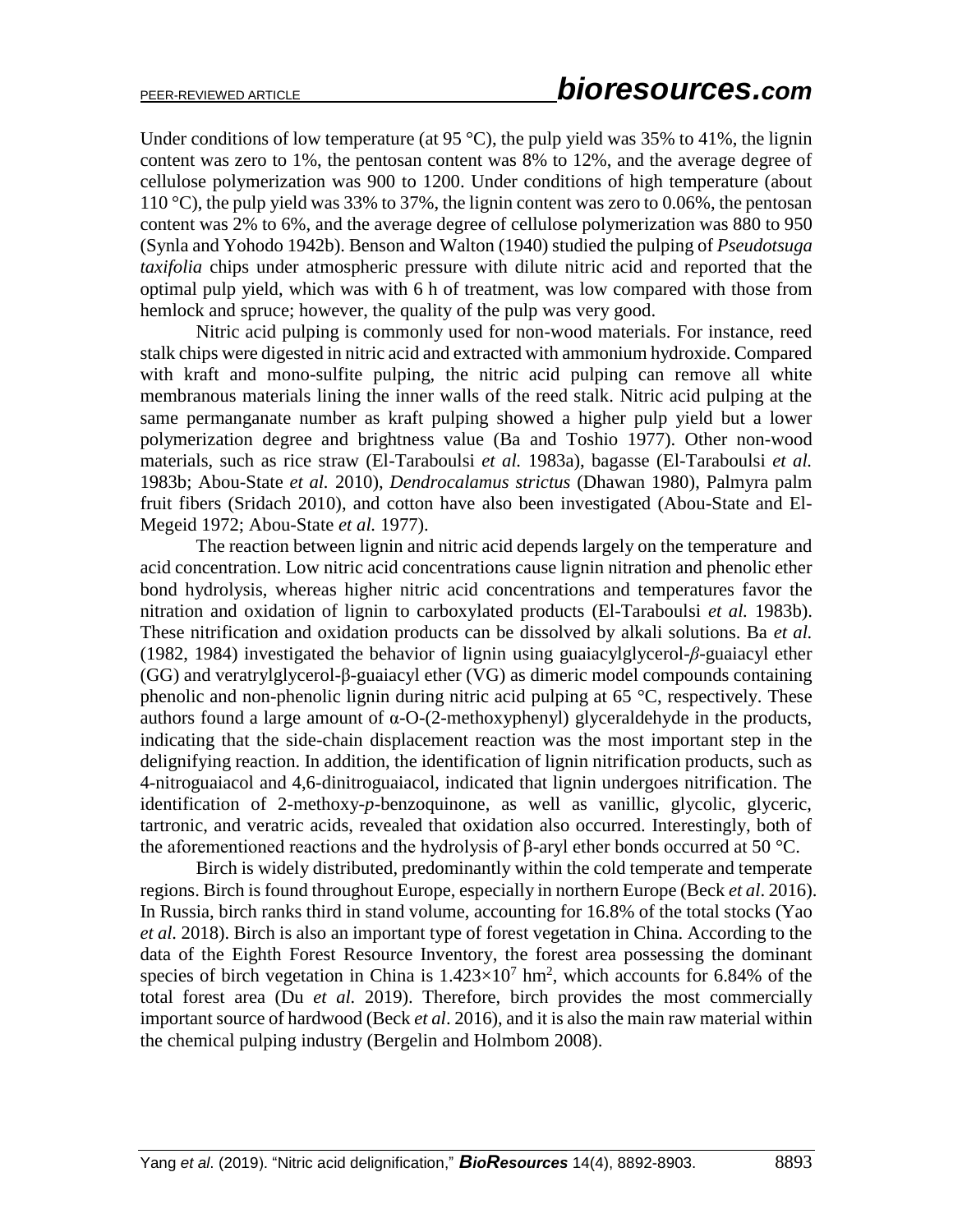However, in previously published nitric acid pulping studies, little attention has been given to the pulping delignification course and the pulping waste liquid recovery routes. Therefore, birch was used in the present study as the raw material to analyze the delignification course and waste liquid recovery during nitric acid pulping.

### **EXPERIMENTAL**

### **Raw Materials**

.

Birch (*Betula platyphylla* Suk.) wood was obtained from the Liangshui experimental forest of Northeast Forestry University. The sample was air-dried, cut into wood chips (dimensions  $30 \times 30 \times 2$  mm), and used for pulping. A chemical component analysis of the sample indicated that it was comprised of 83.8% holocellulose, 22.8% lignin (the sum of Klason lignin and acid-soluble lignin), 15.6% pentosan, 0.5% ash, and 3.5% ethanol-benzene extractives. These values were based on dried wood chips. Nitric acid (specific gravity, 1.42) and ammonium hydroxide (conceded pass (CP) grade) were used as the pulping agents.

### **Nitric Acid Pulping of Birch at Atmospheric Pressure**

### *Pulping process*

Pulping was carried out in a round-bottom flask fitted with a reflux condenser. A fixed amount of wood chips (100 g) and various concentrations (6.7 to 13.5%) of an aqueous nitric acid solution were combined and subjected to cooking in a water bath at atmospheric pressure using various temperatures. After cooking, the residue was neutralized by washing with water. The pulp was then passed through a 0.40-mm slit flat screen to remove the unprocessed fragments. Thereafter, the pulp was analyzed.

### *Delignification course*

Fifty grams of dried wood chips were placed in the above reactor operating at a temperature of 85 °C in the presence of nitric acid concentration of 9.2% and a liquid/birch ratio of 10:1. After different cooking times, the residue was washed, filtered, air-dried, and weighed. Afterwards, the resulting residue was pulverized, and the obtained powder (20 to 60 mesh) was used for subsequent analyses. A portion of the powder was used to determine the moisture content and sample yield. Another portion of the powder was used for benzene-alcohol extraction to prepare an extract-free sample, and the content of benzene alcohol extract was also determined. The contents of Klason lignin and acid-soluble lignin were quantified using the extract-free wood powder. The total lignin content in the pulp was the sum of Klason lignin and acid-soluble lignin. The carbohydrate content was calculated by subtracting the sum of the lignin and the benzene-ethanol extract from the corresponding total amount.

Residual lignin (%) = (Klason lignin + acid-soluble lignin) (%) × residue yield (%) × original wood chip weight. (1)

Delignification (%) of raw material  $= (1 - (residual)$  lignin/lignin content in original wood))  $\times$  100%. (2)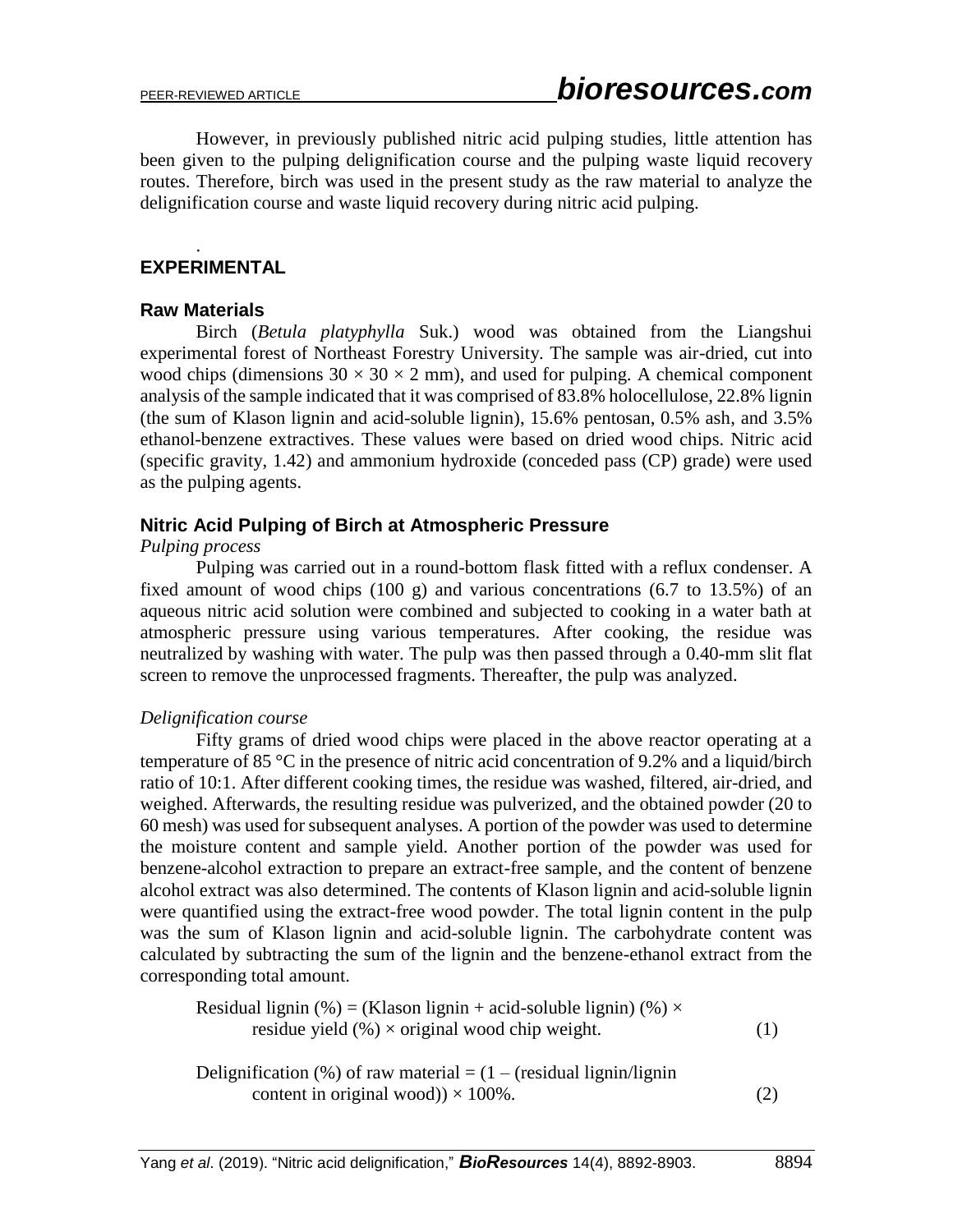### **Evaluation of the Chemical Properties of the Samples**

The starting material and end product were characterized according to the guidelines of Chinese national standards. Holocellulose was determined in accordance with GB/T 2677.10 (1995), Klason lignin was determined in accordance with GB/T 2677.8 (1994), acid-soluble lignin was determined in accordance with GB/T 10337 (2008), pentosan was determined in accordance with GB/T 2677.9 (1994), benzene-ethanol extract was determined in accordance with GB/T 2677.6 (1994), and ash content was determined in accordance with GB/T 2677.3 (1993). The content of carbohydrate was calculated by subtracting the sum of lignin and the benzene-ethanol extract contents from the corresponding total amount of pulp. The brightness of the pulp was measured using a brightness tester (Model YQ-2-48A, Qingtong Instrument Co. Ltd., Hangzhou, China). The size of the fibers was measured using an optical microscope (Model XSP-7CP, Optical Instrument Co. Ltd., Shanghai, China).

### **Recovery and Utilization of Cooking Waste Liquor**

### *Recycling of waste liquor*

Since the cooking waste liquor contained unreacted nitric acid, a fixed amount of fresh nitric acid was added to recycle the waste liquor. The possible number of recycling cycles was monitored from the pulp yield and the lignin content.

### *Preparation of fertilizer*

Fertilizer was prepared using the waste liquid from the final-round of recycling. The waste liquor was neutralized using ammonia, and the excess moisture was evaporated. The remaining viscous material was dried in an oven at 50 °C. The content of total nitrogen in the fertilizer was determined using an automatic nitrogen instrument (Qianjian Instrument Co. Ltd., China). The content of organic matter was determined using the potassium dichromate solution through the volumetric method NY-525 (2012).

### **RESULTS AND DISCUSSION**

### **Pulping Process**

### *Effect of the cooking temperature on the properties of pulp*

The reaction temperature is one of the most sensitive factors affecting the chemical reaction rate. Similarly, the cooking temperature is an important parameter in the pulping process. The properties of pulp at various cooking temperatures are listed in Table 1. With an increase in the cooking temperature, the pulp yield first increased and then decreased, and the lignin content decreased gradually. At cooking temperatures lower than 75  $\degree$ C, birch was not sufficiently delignified due to the small amount of removed lignin, and the pulp yield was extremely low. Increasing the pulping temperature accelerated the dissolution of lignin and cellulose (Ogunsile and Quintana 2010). At cooking temperatures ranging from 75  $\degree$ C to 85  $\degree$ C, the pulp yield improved to 51.1%, and the lignin content decreased to 4.3%. At cooking temperatures higher than 85 °C, the pulp yield decreased. These results indicated that the extent of carbohydrate degradation was greater than that of delignification when the cooking temperature was too high. Therefore, the optimal cooking temperature for the nitric acid pulping of birch was 85 °C.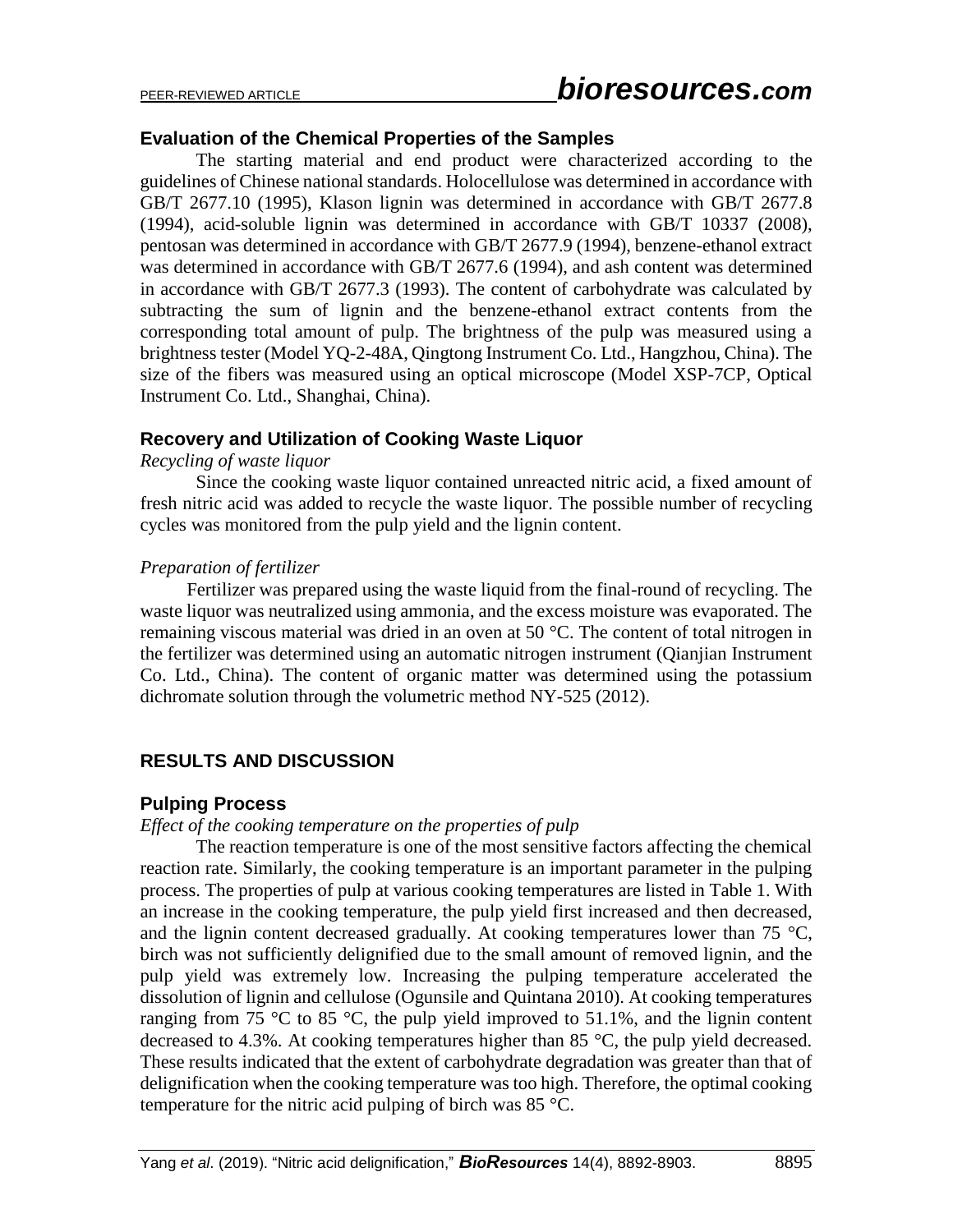| Cooking temperature $(^{\circ}C)$                                                  | 65   | 75   | 85   | 95   |  |  |
|------------------------------------------------------------------------------------|------|------|------|------|--|--|
| Pulp Yield (%)                                                                     | 4.4  | 5.4  | 51.1 | 47.4 |  |  |
| Lignin Content (%)                                                                 | 14.2 | 10.6 | 4.3  | 2.8  |  |  |
| ISO Brightness (%)<br>30.2<br>55.6<br>49.3<br>28.5                                 |      |      |      |      |  |  |
| Nitric acid concentration - 9.2%; Cooking time - 4.3 h; Liquid/birch ratio - 10:1. |      |      |      |      |  |  |

*Effects of the nitric acid concentration and cooking time on the properties of pulp*

When the cooking temperature was constant, the chemical reaction rate was determined by the nitric acid concentration. Therefore, at this stage, the concentration of nitric acid determined the extent of lignin removal and carbohydrate degradation. In addition, increasing the cooking time ensured that the cooking liquor completely permeated the material, thus increasing the efficiency of lignin removal. However, the prolonged cooking time increased the degradation of carbohydrates, which inadvertently affected the pulp yield and fiber strength. The effects of the nitric acid concentration and cooking time on the properties of pulp are listed in Table 2. With an increase in the nitric acid concentration, the pulp yield increased first and then decreased. Compared with nitric acid concentrations of 6.7% and 13.5%, the pulp obtained with 9.2% nitric acid had a higher yield. This was attributed to the low concentration of nitric acid, which contributed to the poor solubility of lignin. Though the cooking time was extended to 5.3 h, the pulp yield was still not significantly increased. However, the concentration of nitric acid was too high, resulting in too many activated molecules per unit volume, as well as the increase in reaction rate with carbohydrates and lignin.

**Table 2.** Effects of the Nitric Acid Concentration and the Cooking Time on the Properties of Pulp

| Nitric Acid Process (%)                                                                                 | <b>Pulp Parameter</b>                                                                                                                                                                                                                                                                  | Cooking Time (h)                  |      |      |       |      |  |
|---------------------------------------------------------------------------------------------------------|----------------------------------------------------------------------------------------------------------------------------------------------------------------------------------------------------------------------------------------------------------------------------------------|-----------------------------------|------|------|-------|------|--|
|                                                                                                         |                                                                                                                                                                                                                                                                                        | 3.3                               | 3.8  | 4.3  | 4.8   | 5.3  |  |
|                                                                                                         | Pulp Yield (%)                                                                                                                                                                                                                                                                         | 48.4                              | 48.4 | 49.6 | 46.5. | 43.2 |  |
| 13.5                                                                                                    | Lignin Content (%)                                                                                                                                                                                                                                                                     | 5.5                               | 5.3  | 3.2  | 2.8   | 1.6  |  |
|                                                                                                         | ISO Brightness (%)                                                                                                                                                                                                                                                                     | 49.0                              | 49.2 | 49.5 | 50.1  | 50.6 |  |
|                                                                                                         | Pulp Yield (%)                                                                                                                                                                                                                                                                         | 54.6                              | 53.1 | 51.1 | 47.6  | 46.5 |  |
| 9.2                                                                                                     | Lignin Content (%)                                                                                                                                                                                                                                                                     | 6.2                               | 5.9  | 4.3  | 3.8   | 2.0  |  |
|                                                                                                         | ISO Brightness (%)                                                                                                                                                                                                                                                                     | 50.5                              | 49.0 | 49.3 | 47.2  | 50.1 |  |
| 6.7                                                                                                     | Pulp Yield (%)                                                                                                                                                                                                                                                                         | 4.6                               | 9.8  | 24.7 | 28.8  | 28.7 |  |
|                                                                                                         | Lignin Content (%)                                                                                                                                                                                                                                                                     | 15.5                              | 13.2 | 9.6  | 8.8   | 8.7  |  |
|                                                                                                         | ISO Brightness (%)                                                                                                                                                                                                                                                                     | 37.7                              | 38.8 | 37.0 | 37.6  | 36.0 |  |
| *Other Pulping                                                                                          | <b>Pulp Parameter</b>                                                                                                                                                                                                                                                                  | Time at Maximum Temperature (min) |      |      |       |      |  |
| <b>Process</b>                                                                                          |                                                                                                                                                                                                                                                                                        | 20                                | 30   | 45   | 60    | 90   |  |
| Soda-AQ                                                                                                 | Pulp Yield (%)                                                                                                                                                                                                                                                                         | 27.0                              | 35.7 | 47.3 | 52.7  | 50.4 |  |
|                                                                                                         | Lignin Content (%)                                                                                                                                                                                                                                                                     | 9.3                               | 8.0  | 7.4  | 6.8   | 5.2  |  |
|                                                                                                         | Pulp Yield (%)                                                                                                                                                                                                                                                                         | 7.2                               | 26.2 | 46.4 | 45.6  | 51.8 |  |
| Kraft                                                                                                   | Lignin Content (%)                                                                                                                                                                                                                                                                     | 12.5                              | 10.9 | 8.34 | 5.6   | 4.4  |  |
|                                                                                                         | For nitric acid pulping: Cooking temperature, 85 °C; liquid/birch ratio, 10:1.<br>* Processing conditions from reference Wang (2003): For soda-AQ: Alkali concentration 16%<br>(based on Na <sub>2</sub> O) and AQ concentration 0.032%. For kraft: Alkali concentration 16% (based on |                                   |      |      |       |      |  |
| $Na2O$ ) and sulfidity 15% (based on $Na2O$ ). The other parameters were the same: a solid/liquid ratio |                                                                                                                                                                                                                                                                                        |                                   |      |      |       |      |  |

of 1:3.5, maximum temperature of 165 °C, and a temperature-increasing time of 90 min.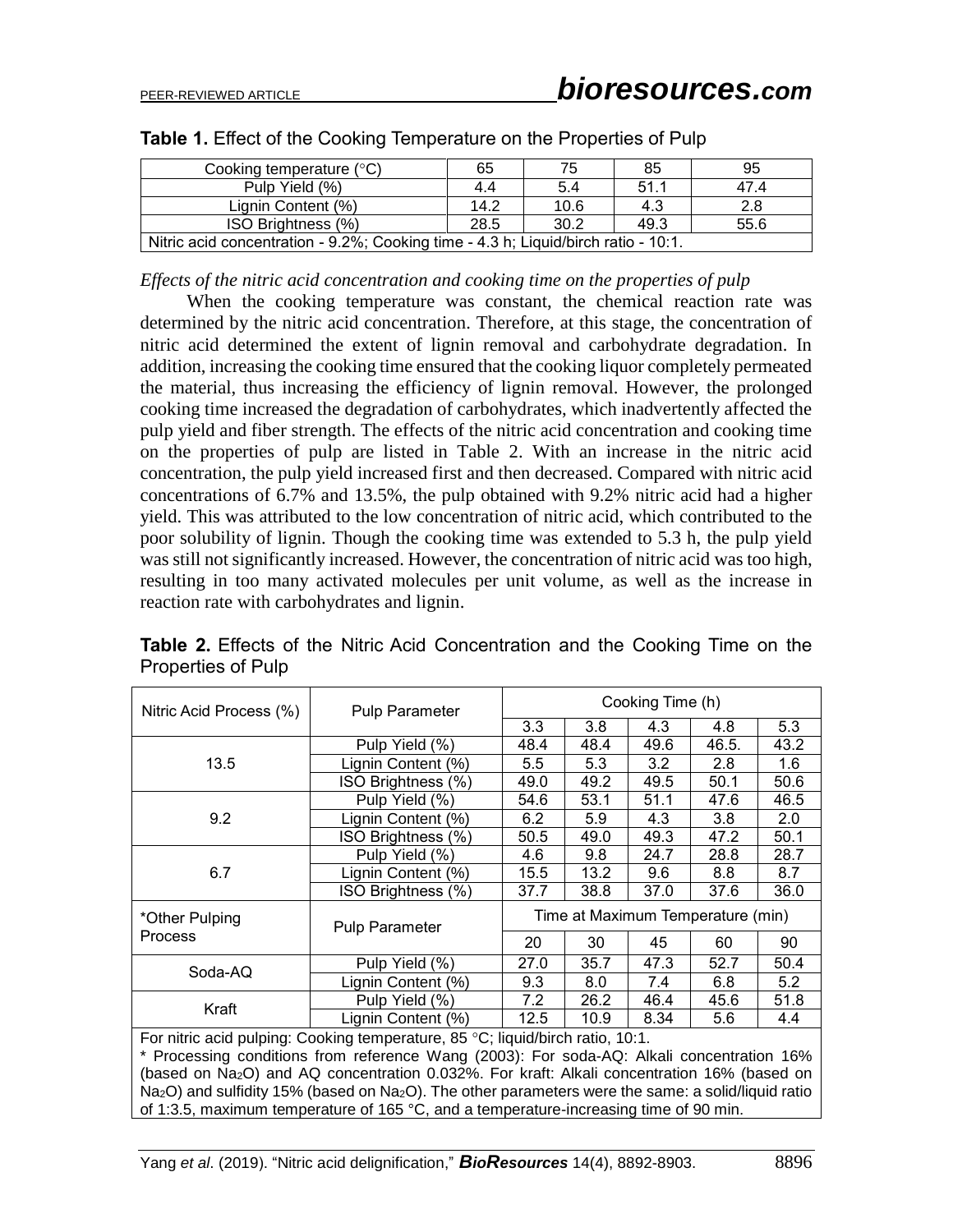When lignin was completely removed, the remaining nitric acid continued to react with the carbohydrates, resulting in a decrease in pulp yield. With an increase in the cooking time, the pulp yield and lignin content gradually decreased. When the cooking time was 4.3 h, the pulp yield was 51.1% and the lignin content was 4.3%. With prolonged cooking time, the pulp yield dropped significantly. Therefore, the suitable cooking conditions of the nitric acid process were 9.2% nitric acid for 4.3 h at 85 °C. In terms of pulp yield and lignin content, the conditions were equivalent to those of the soda-AQ and kraft pulping of birch (Wang 2003).

#### *Characterization of the fiber dimensions*

The dimensions of the pulp fibers affected the physical properties of the pulp. To characterize the fiber size of the pulp obtained after nitric acid pulping, the distribution frequencies of the fiber length and width at various cooking times under identical processing conditions were determined. As shown in Fig. 1a, the fiber length ranged from 0.5 mm to 1.5 mm, the percentage of fibers within this length range was 90% to 95% and the percentage of fibers smaller than  $0.5$  mm or larger than 1.5 mm was  $\sim$ 5%. As shown in Fig. 1b, the fiber width ranged from 15 μm to 30 μm, which accounted for 86% to 89% of the total number, and the number of fibers smaller than 15 μm or greater than 30 μm in length was small. The effects of various cooking times on the length and width of the pulp fibers are shown in Table 3. As shown in Table 3, the average length and width of the fibers decreased with increasing cooking time, which can be attributed to the increased degradation of the pulp fibers.



**Fig. 1.** The distribution of fiber length (a); and fiber width (b) of pulp (cooking temperature, 85 °C; nitric acid concentration, 9.2%; and liquid/birch ratio, 10:1)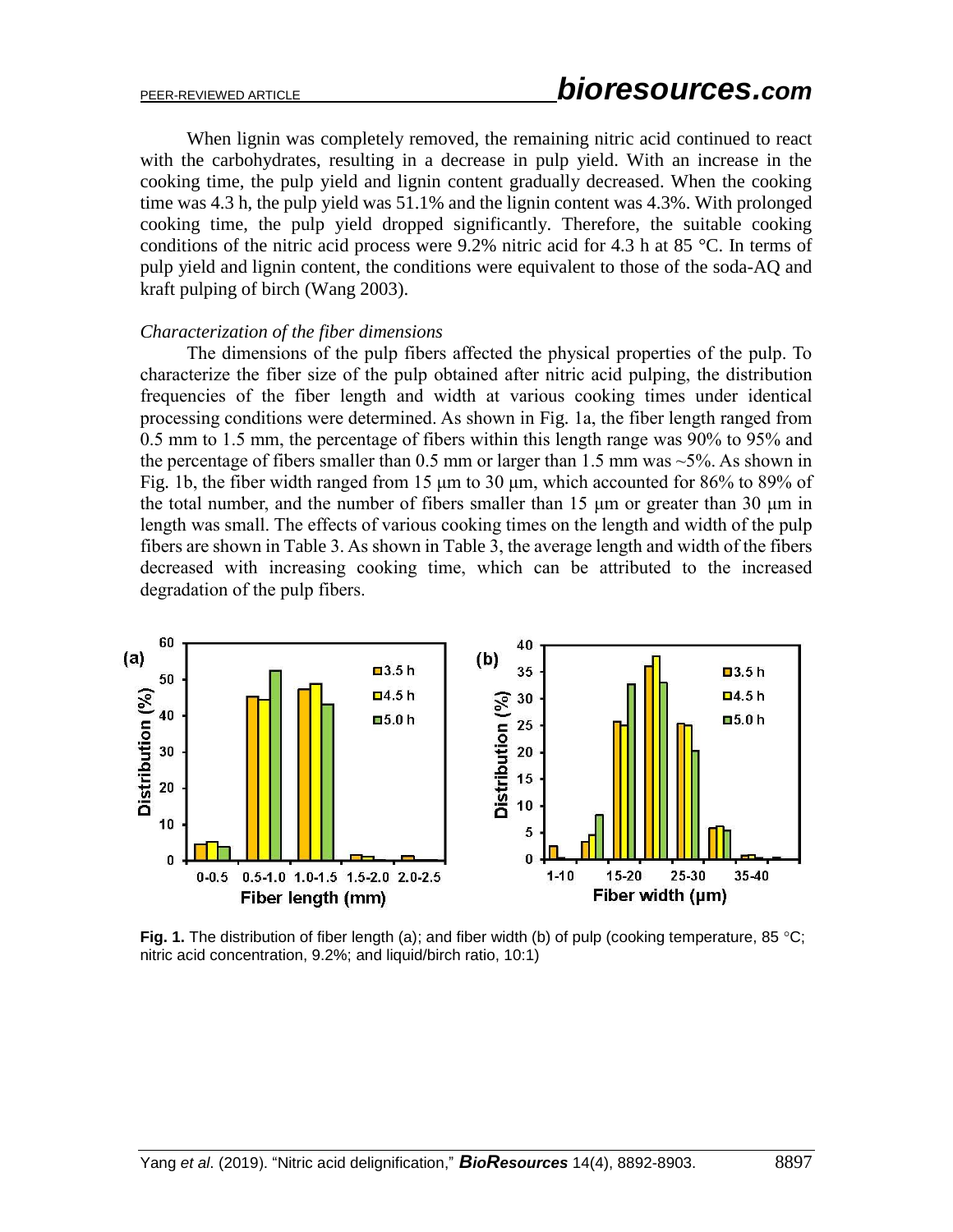| Cooking                                                                                                     | Average Fiber Length (mm)<br>Average Fiber Width (µm) |      |      | Length-width Ratio |                |           |  |
|-------------------------------------------------------------------------------------------------------------|-------------------------------------------------------|------|------|--------------------|----------------|-----------|--|
| time(h)                                                                                                     | Ln                                                    | Lw   | Lww  | $W_{n}$            | W <sub>w</sub> | $L_w/W_w$ |  |
| 3.5                                                                                                         | 1.02                                                  | 1.12 | 1.24 | 23.04              | 24.23          | 46.22     |  |
| 4.5                                                                                                         | 0.98                                                  | 1.08 | 1.18 | 22.21              | 23.63          | 45.70     |  |
| 5.0                                                                                                         | 0.96                                                  | 1.04 | 1.12 | 21.60              | 22.80          | 45.61     |  |
| $L_n$ , length-number average; $L_w$ , length-weighted average; $L_{ww}$ , weight-weighted average; $W_n$ , |                                                       |      |      |                    |                |           |  |
| width-number average; and $W_w$ , width-weighted average. The measurement range was >0.10                   |                                                       |      |      |                    |                |           |  |
| mm in length.                                                                                               |                                                       |      |      |                    |                |           |  |

**Table 3.** Effect of the Cooking Time on the Length and Width of Pulp Fibers

### **Delignification Course**

The effect of the cooking time on the lignin content in birch pulp from nitric acid is shown in Fig. 2. The delignification from nitric acid cooking can be divided into two stages. The first stage, which spanned 0 to 1.5 h, constituted the bulk of the delignification process. The delignification amount at this stage was 81.5%. The second stage, which spanned 1.5 h to 4.5 h, constituted the remnants of the first delignification process. The lignin removal amount at this stage was low at 6.5%. These two phases were different from the three phases (initial, bulk, and residual) and the delignification of kraft pulping of wood chips (Kubo *et al.* 1983; Shafi *et al.* 1993; Dang and Nguyen 2007). In the bulk delignification stage, the lignin removal from birch was swift, which was probably due to the rapid dissolution of lignin.

The effect of the cooking time on the chemical composition of pulp is shown in Fig. 3. As illustrated in Fig. 3, in the bulk delignification stage, the delignification amount was 81.5%, accounting for 92.6% of the total dissolved lignin.



Fig. 2. The content of lignin in pulp with prolonged cooking time (cooking temperature, 85 °C; nitric acid concentration, 9.2%; and liquid/birch ratio, 10:1)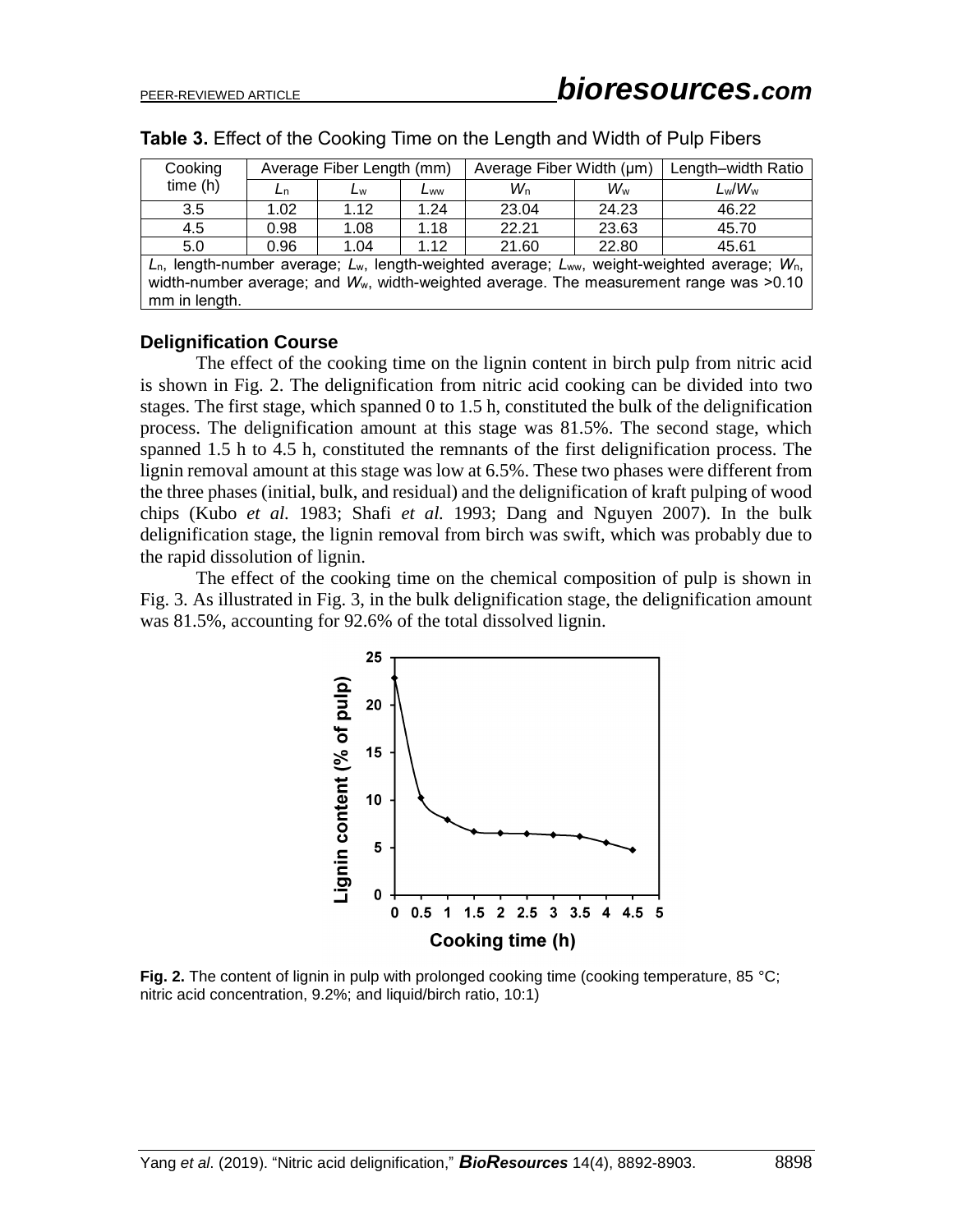

**Fig. 3.** Changes in the chemical composition of pulp with prolonged cooking time (cooking temperature, 85 °C; nitric acid concentration, 9.2%; and liquid/birch ratio, 10:1)

The carbohydrate degradation amount was 24.2% at this bulk stage, accounting for 63.0% of the total dissolved carbohydrate; and the dissolution ratio of lignin to carbohydrate was  $92.6:63.0 \approx 1.5:1$ , indicating that the decreased pulp yield was mainly attributable to the dissolution of lignin at this stage. In the residual delignification stage, the delignification amount was 6.5%, accounting for 7.4% of the total dissolved lignin, whereas the carbohydrate degradation amount was 14.2%, accounting for 37.0% of the total dissolved carbohydrate. The dissolution ratio of lignin to carbohydrate at this stage was 7.4:37.0  $\approx$ 1:5.0, indicating that the decreased pulp yield was mainly caused by the degradation of carbohydrates. This was not conducive to the improvement of the pulp yield. Therefore, the prolonged cooking time was avoided as much as possible at the residual delignification stage. **Example 1 Example 1 Example 1 CONDIGG UNDER (CONDIGG)**<br> **Example 2 CONDIGG 2 CONDIGING 2 CONDIGING 2 CONDIGING 2 CONDIGING 2 CONDIGG 2 CONDIGING 2 CONDIGING 2 CONDIGING 2 CONDIGING 2 CONDIGI** 

#### **Recycling of Used Pulping Liquor**

*Effect of the number of cycle times of the waste liquor on the properties of pulp*

The effect of the number of used pulping liquor cycles on the pulp yield and lignin content is shown in Fig. 4. As shown in Fig. 4, the pulp yield decreased, and the lignin content increased with the increasing number of cycle times of the used liquor. When the used liquor was recycled six times, the pulp yield decreased from 50.3% to 37.7%, and the lignin content increased from 5.3% to 8.1%. As a consequence of the pulp yield being very low, the used liquor was recycled a maximum of six times and could not be reused afterwards. This was because as the number of cycles increased, the content of organic matter degradation products that accumulated in the waste liquid also gradually increased, though the concentration of nitric acid remained unchanged, causing the delignification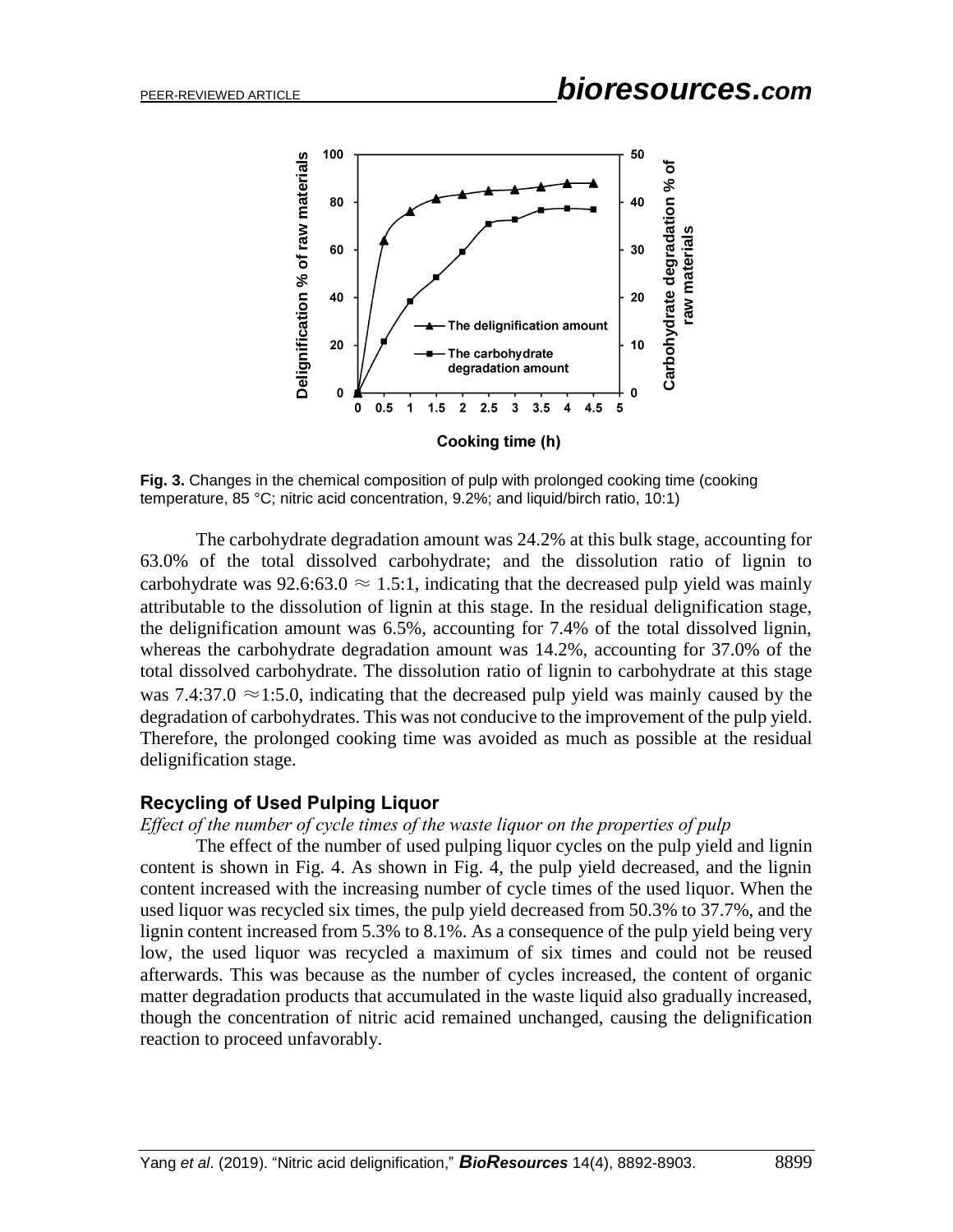

**Fig. 4.** The effects of the number of used pulping liquor cycles on the pulp yield and the lignin content

#### *Preparation of solid organic fertilizer from the final batch of waste liquid*

The final batch of used pulping liquor could be used to prepare organic fertilizer because it contained a large amount of carbohydrate and lignin degradation products, as well as unreacted nitric acid. However, the used pulping liquor was acidic. Therefore, an aqueous solution of ammonia was added to the waste liquid to neutralize it and to introduce more nitrogen content. The dried organic fertilizer was a dark brown solid. As shown in Table 4, the contents of total nitrogen and organic matter in the fertilizer were determined to be 13.3% and 60.3%, respectively. Compared to commercial compost and farm-compost, the total nitrogen content was higher, and the organic matter content was comparable. These results indicate that the nitric acid pulping waste liquid can be used to prepare organic fertilizer. The other components in the fertilizer were not tested. and sawdust; and compost D (farm-compost) was composed of the plant residues of the farm. **Pulp yield (%)**

| *Item                                                                                      | Waste Liquid |      | #Commercial Composts | #Farm-compost |      |  |  |
|--------------------------------------------------------------------------------------------|--------------|------|----------------------|---------------|------|--|--|
|                                                                                            | Fertilizer   | A    | в                    |               |      |  |  |
| Moisture Content<br>(%)                                                                    | 11.4         | 32.2 | 25.8                 | 30.5          | 38.5 |  |  |
| Total Nitrogen (%)                                                                         | 13.3         | 5.2  | 2.6                  | 2.4           | 2.1  |  |  |
| Organic Matter (%)                                                                         | 60.3         | 71.5 | 52.1                 | 73.6          | 46.9 |  |  |
| pН                                                                                         | 7.0          | 7.2  | 5.5                  | 7.3           | 8.0  |  |  |
| * On a dry weight basis except for the moisture content. # This parameter was derived from |              |      |                      |               |      |  |  |
| reference Chang et al. (2007): Compost A was composed of pig manure and sawdust;           |              |      |                      |               |      |  |  |
| compost B was composed of wool; compost C was composed of soybean meal, peanut hull,       |              |      |                      |               |      |  |  |
| and couglist; and compact D (form compact) was compassed of the plant residuos of the form |              |      |                      |               |      |  |  |

**Table 4.** Contents of Various Components of Organic Fertilizer *versus* Standard Organic Fertilizer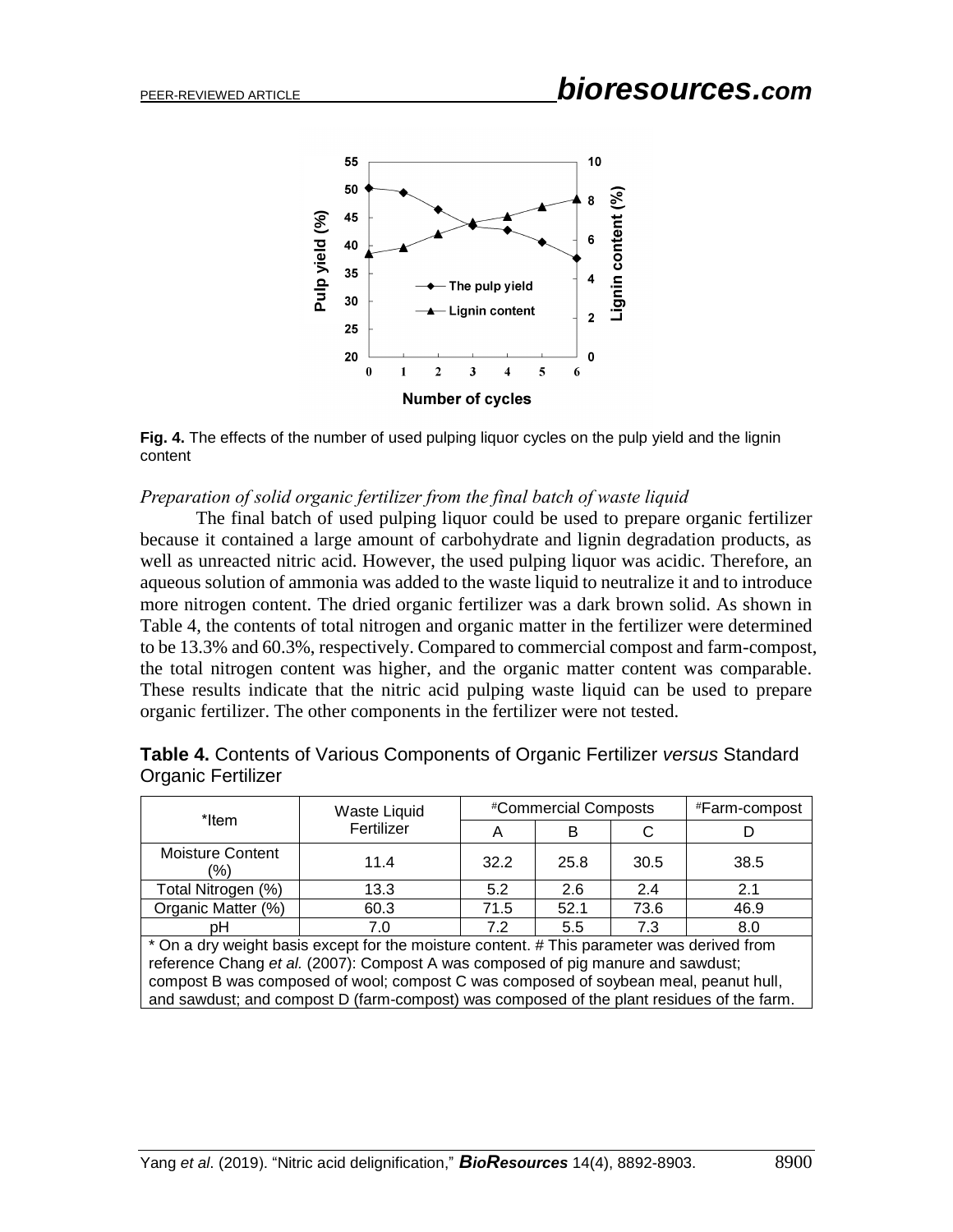# **CONCLUSIONS**

- 1. Using birch wood as the raw material, the pulp yield obtained by nitric acid pulping was similar to that of conventional alkaline pulping.
- 2. The pulping delignification course involved bulk and residual phases. The bulk phase was 0 to 1.5 h long, and the delignification level of 92.6% of the total dissolved lignin was achieved. The residual phase was 1.5 h to 4.5 h long, and the delignification amount accounted for 7.4% of the total dissolved lignin.
- 3. The used pulping liquor could not be used after six rounds of recycling. The contents of nitrogen and organic matter in the organic fertilizer prepared using the final-round of recycled waste liquid were in line with the component indicators from other commercial organic fertilizers.

# **ACKNOWLEDGMENTS**

We are grateful for the financial support from the Fundamental Research Funds for the Central Universities (2572016CB02).

# **REFERENCES CITED**

- Abou-State, M. A., Awad, B., and Elmegeid, F. (1977). "Nitric acid pulping and its effect on the chemical and physical characteristics of Egyptian cotton waste fibers," *Holzforschung* 31, 59-63. DOI: 10.1515/hfsg.1977.31.2.59
- Abou-State, M. A., and Abd El-Megeid, F. F. (1972). "Studies on the pulping of Egyptian cotton linters by the nitric acid process," *J. Chem. Technol. Biotechnol.* 22, 993-999. DOI: 10.1002/jctb.5020220906
- Abou-State, M. A., Helmy, S. A., Abd El-Megeid, F. F., and El-Sherbini, A. M. (2010). "Cold alkali refining of nitric acid pulps from Egyptian bagasse," *Acta Polym.* 36, 260-262. DOI: 10.1002/actp.1985.010360506
- Ba, H. V., Atsushi, I., Matsumoto, Y., and Nakano, J. (1982). "Reaction of dilute nitric acid with guaiacylglycerol-β-guaiacyl ether," *Jpn. Tappi J.* 36, 798-806.
- Ba, H. V., Atsushi, I., Matsumoto, Y., and Nakano, J. (1984). "Reaction of veratrylglycerol-β-guaiacyl ether with dilute nitric acid," *Jpn. Tappi J.* 38, 675-680
- Ba, H. V., and Toshio, T. (1977). "Nitric acid pulping of reed," *Jpn. Tappi J.* 31, 707-715
- Beck, P., Caudullo, G., De Rigo, D., and Tinner, W. (2016). "*Betula pendula*, *Betula pubescens* and other birches in Europe: Distribution, habitat, usage and threats," in: *European atlas of forest tree species*, J. San-Miguel-Ayanz, D. de Rigo, G. Caudullo, T. Houston Durrant, A. Mauri (eds), Publications Office of the European Union, Luxembourg, LUX. DOI: 10.2788/4251
- Benson, H. K., and Walton, A. T. (1940). "Pulping of Douglas fir with nitric acid," *Pap. Trade. J.* 111, 27-30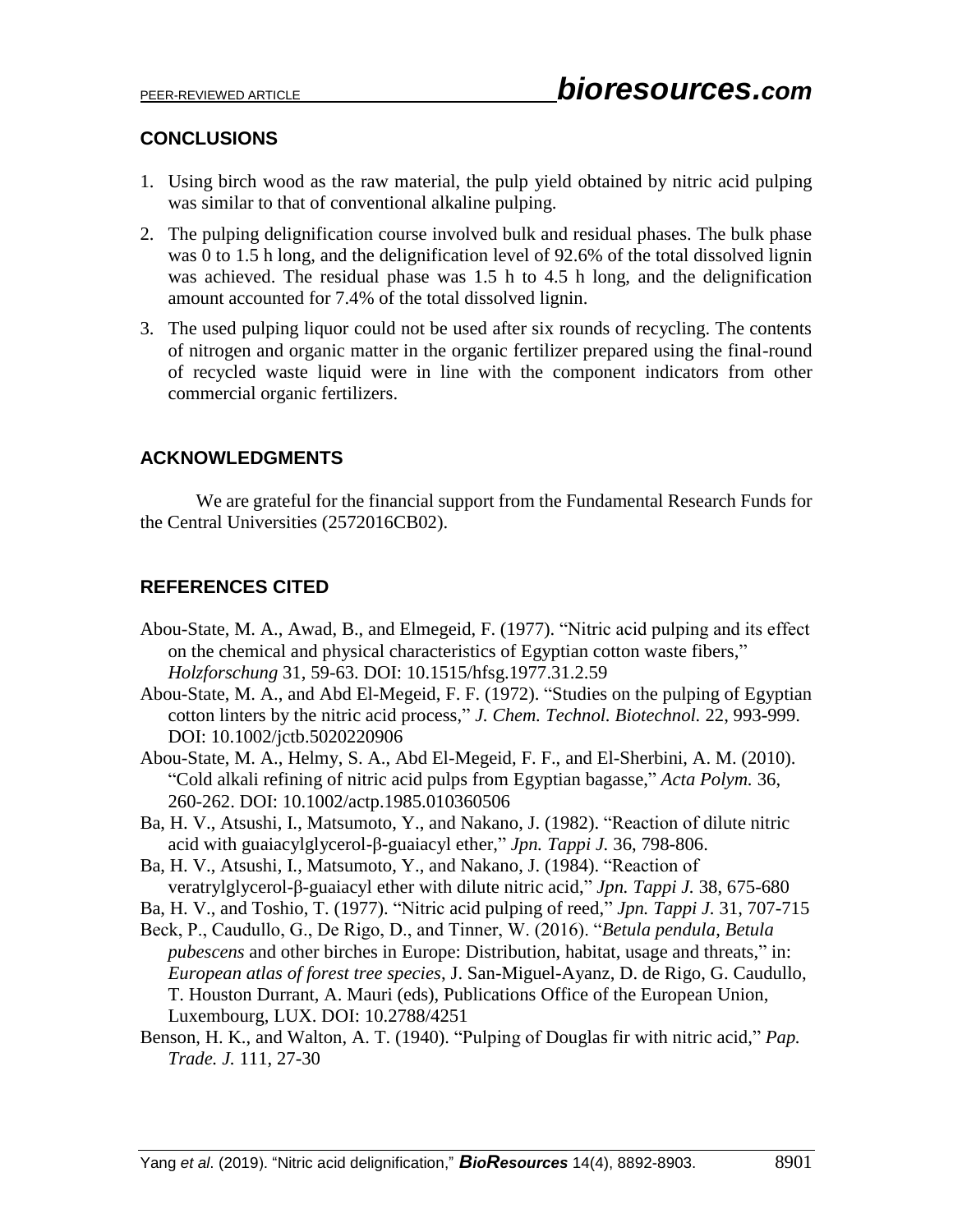- Bergelin, E., and Holmbom, B. (2008). "Reactions and distribution of birch extractives in kraft pulp oxygen delignification," *J. Wood Chem. Technol.* 28, 261-269. DOI: 10.1080/02773810802452600
- Chang, E., Chung, R., and Tsai, Y. (2007). "Effect of different application rates of organic fertilizer on soil enzyme activity and microbial population," *Soil Sci. Plant Nutr.* 53, 132-140. DOI: 10.1111/j.1747-0765.2007.00122.x
- Dang, V., and Nguyen, K. (2007). "A universal kinetic equation for characterising the fractal nature of delignification of lignocellulosic materials," *Cellulose* 14, 153-160
- Du, X., Dong, X., Zheng, Y., Dong, L., and Chen, B. (2019). "Several important *Betula*  Linn.biomes climatic ecological niches and potential distribution areas," *J. Arid Land Resour. Environ. China* 33, 177-185. DOI: 10.13448/j.cnki. jalre. 2019. 245
- Dhawan, R. (1980). "Nitric acid pulping of *Dendrocalamus strictus* Nees," *Indian For.* 108, 122-125
- El-Taraboulsi, M. A., Nassar, M. M., and Abd El-Rehim, E. A. (1983a). "Rapid nitric acid cooking of rice straw," *J. Chem. Technol. Biotechnol.* 33A, 397-405. DOI: 10.1002/jctb.504330803
- El-Taraboulsi, M. A., Nassar, M. M., and Abd El-Rehim, E. A. (1983b). "A modified method of nitric acid pulping of bagasse," *J. Chem. Technol. Biotechnol.* 33A, 387- 396. DOI: 10.1002/jctb.504330802
- GB/T 10337 (2008). "Raw material and pulp Determination of acid-soluble lignin," Standardization Administration of China, Beijing, China.
- GB/T 2677.3 (1993). "Fibrous raw material Determination of ash," Standardization Administration of China, Beijing, China.
- GB/T 2677.6 (1994). "Fibrous raw material Determination of solvent extractives," Standardization Administration of China, Beijing, China.
- GB/T 2677.8 (1994). "Fibrous raw material Determination of acid-insoluble lignin," Standardization Administration of China, Beijing, China.
- GB/T 2677.9 (1994). "Fibrous raw material Determination of pentosan," Standardization Administration of China, Beijing, China.
- GB/T 2677.10 (1995). "Fibrous raw material Determination of holocellulose," Standardization Administration of China, Beijing, China.
- Jahan, M. S., Chowdhury, D. A. N., and Islam, M. K. (2007). "Atmospheric formic acid pulping and TCF bleaching of dhaincha (*Sesbania aculeata*), kash (*Saccharum spontaneum*) and banana stem (*Musa cavendish*)," *Ind. Crops Prod.* 26, 324-331. DOI: 10.1016/j.indcrop.2007.03.012
- Jahan, M. S., Lee, Z. Z., and Jin, Y. (2006). "Organic acid pulping of rice straw in cooking," *Turk J. Agric. For.* 30, 231-239.
- Kubo, M., Yoshioka, H., Tamao, M., and Ueno, T. (1983). "Kinetic studies of kraft pulping (Part 1) Delignification rate in final phase," *Tappi J.* 37, 65-69.
- Mondal, I. H., Jahan, S., and Ali, H. (2004). "Effect of inorganic acid catalyst on the acetosolv pulping of maize stalk," *Cellul. Chem. Technol.* 38(1-2), 87-94. DOI:10.1590/S0366-69132000000100007.
- NY-525 (2012). "Organic fertilizer," Ministry of Agriculture of China, Beijing, China.
- Ogunsile, B. O., and Quintana, G. (2010). "Modeling of soda-ethanol pulps from *Carpolobia lutea*," *BioResources* 5(4), 2417-2430. DOI: 10.15376/biores.5.4.2417-2430.